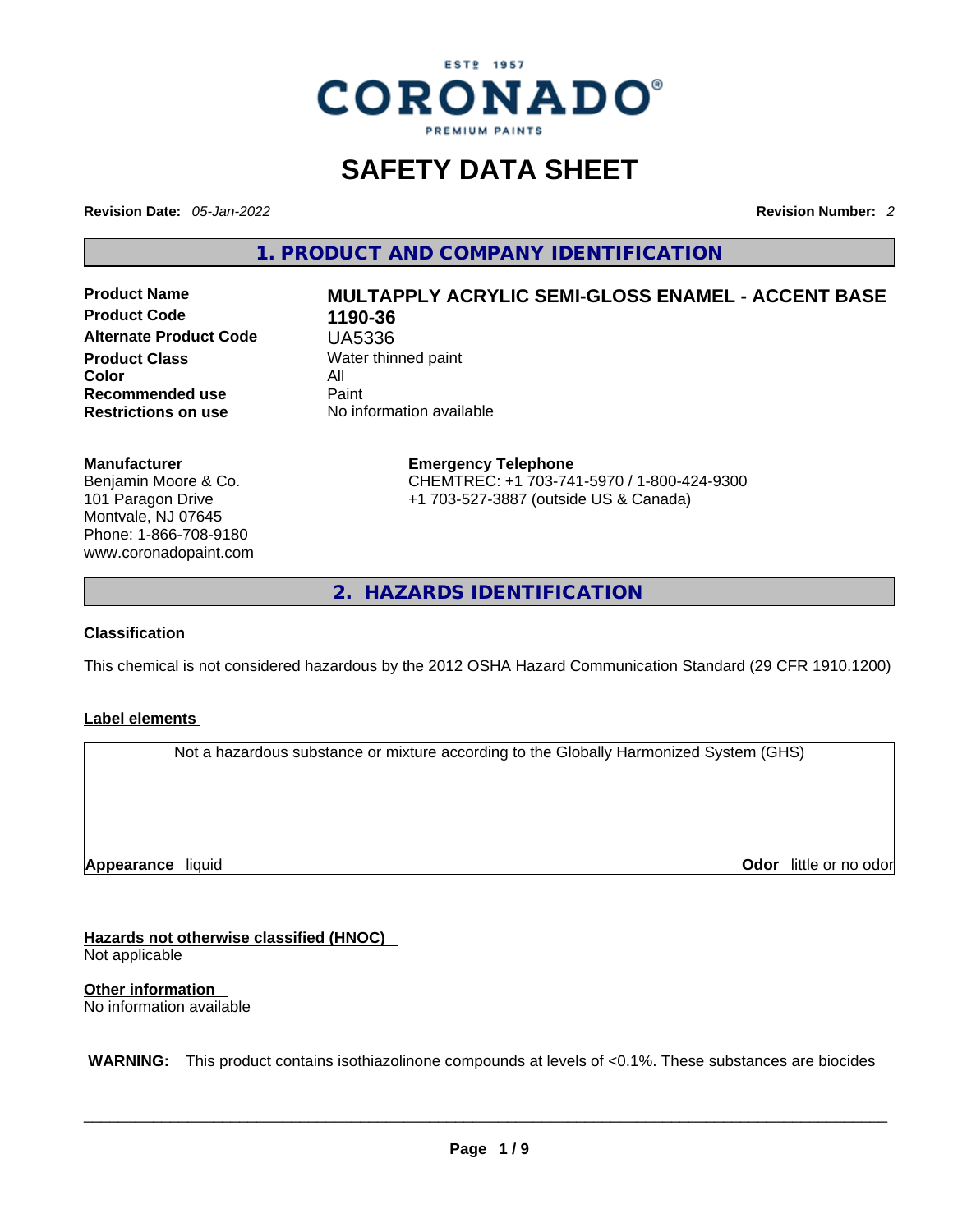commonly found in most paints and a variety of personal care products as a preservative. Certain individuals may be sensitive or allergic to these substances, even at low levels.

#### **3. COMPOSITION INFORMATION ON COMPONENTS**

| <b>Chemical name</b>                      | <b>CAS No.</b> | Weight-% |
|-------------------------------------------|----------------|----------|
| Kaolin                                    | 1332-58-7      | $5 - 10$ |
| Diethylene glycol monoethyl ether         | 111-90-0       | 1 - 5    |
| Propanoic acid, 2-methyl-, monoester with | 25265-77-4     | 1 - 5    |
| 2,2,4-trimethyl-1,3-pentanediol           |                |          |

|                                                  | 4. FIRST AID MEASURES                                                                                    |
|--------------------------------------------------|----------------------------------------------------------------------------------------------------------|
| <b>General Advice</b>                            | No hazards which require special first aid measures.                                                     |
| <b>Eye Contact</b>                               | Rinse thoroughly with plenty of water for at least 15 minutes and consult a<br>physician.                |
| <b>Skin Contact</b>                              | Wash off immediately with soap and plenty of water while removing all<br>contaminated clothes and shoes. |
| <b>Inhalation</b>                                | Move to fresh air. If symptoms persist, call a physician.                                                |
| Ingestion                                        | Clean mouth with water and afterwards drink plenty of water. Consult a physician<br>if necessary.        |
| <b>Most Important</b><br><b>Symptoms/Effects</b> | None known.                                                                                              |
| <b>Notes To Physician</b>                        | Treat symptomatically.                                                                                   |
|                                                  |                                                                                                          |

**5. FIRE-FIGHTING MEASURES** 

| <b>Suitable Extinguishing Media</b>                                              | Use extinguishing measures that are appropriate to local<br>circumstances and the surrounding environment.                                   |
|----------------------------------------------------------------------------------|----------------------------------------------------------------------------------------------------------------------------------------------|
| Protective equipment and precautions for firefighters                            | As in any fire, wear self-contained breathing apparatus<br>pressure-demand, MSHA/NIOSH (approved or equivalent)<br>and full protective gear. |
| <b>Specific Hazards Arising From The Chemical</b>                                | Closed containers may rupture if exposed to fire or<br>extreme heat.                                                                         |
| <b>Sensitivity to mechanical impact</b>                                          | No.                                                                                                                                          |
| Sensitivity to static discharge                                                  | No.                                                                                                                                          |
| <b>Flash Point Data</b><br>Flash point (°F)<br>Flash Point (°C)<br><b>Method</b> | Not applicable<br>Not applicable<br>Not applicable                                                                                           |
|                                                                                  |                                                                                                                                              |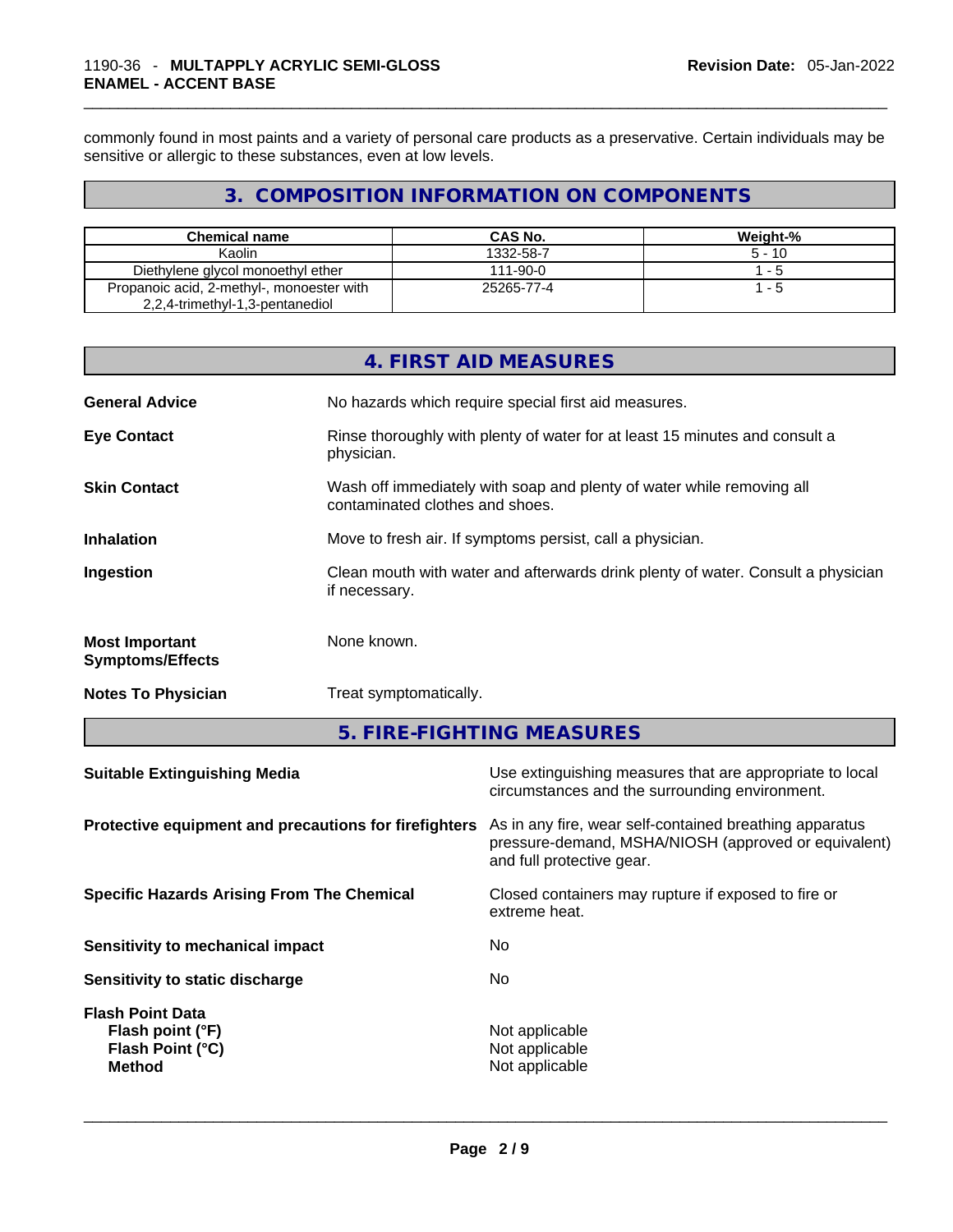#### **Flammability Limits In Air**

**Lower flammability limit:** Not applicable **Upper flammability limit:** Not applicable

**NFPA Health:** 1 **Flammability:** 0 **Instability:** 0 **Special:** Not Applicable

#### **NFPA Legend**

- 0 Not Hazardous
- 1 Slightly
- 2 Moderate
- 3 High
- 4 Severe

*The ratings assigned are only suggested ratings, the contractor/employer has ultimate responsibilities for NFPA ratings where this system is used.* 

*Additional information regarding the NFPA rating system is available from the National Fire Protection Agency (NFPA) at www.nfpa.org.* 

#### **6. ACCIDENTAL RELEASE MEASURES**

| <b>Personal Precautions</b>      | Avoid contact with skin, eyes and clothing. Ensure adequate ventilation.                                                                                                         |  |  |
|----------------------------------|----------------------------------------------------------------------------------------------------------------------------------------------------------------------------------|--|--|
| <b>Other Information</b>         | Prevent further leakage or spillage if safe to do so.                                                                                                                            |  |  |
| <b>Environmental precautions</b> | See Section 12 for additional Ecological Information.                                                                                                                            |  |  |
| <b>Methods for Cleaning Up</b>   | Soak up with inert absorbent material. Sweep up and shovel into suitable<br>containers for disposal.                                                                             |  |  |
|                                  | 7. HANDLING AND STORAGE                                                                                                                                                          |  |  |
| Handling                         | Avoid contact with skin, eyes and clothing. Avoid breathing vapors, spray mists or<br>sanding dust. In case of insufficient ventilation, wear suitable respiratory<br>equipment. |  |  |
| <b>Storage</b>                   | Keep container tightly closed. Keep out of the reach of children.                                                                                                                |  |  |
| <b>Incompatible Materials</b>    | No information available                                                                                                                                                         |  |  |

#### **8. EXPOSURE CONTROLS/PERSONAL PROTECTION**

#### **Exposure Limits**

| <b>Chemical name</b> | <b>ACGIH TLV</b>                           | <b>OSHA PEL</b>   |
|----------------------|--------------------------------------------|-------------------|
| Kaolin               | TWA: $2 \text{ mq/m}^3$ particulate matter | 15 mg/m $3$ - TWA |
|                      | containing no asbestos and <1%             | 5 mg/m $^3$ - TWA |
|                      | crystalline silica, respirable particulate |                   |
|                      | matter                                     |                   |

#### **Legend**

ACGIH - American Conference of Governmental Industrial Hygienists Exposure Limits OSHA - Occupational Safety & Health Administration Exposure Limits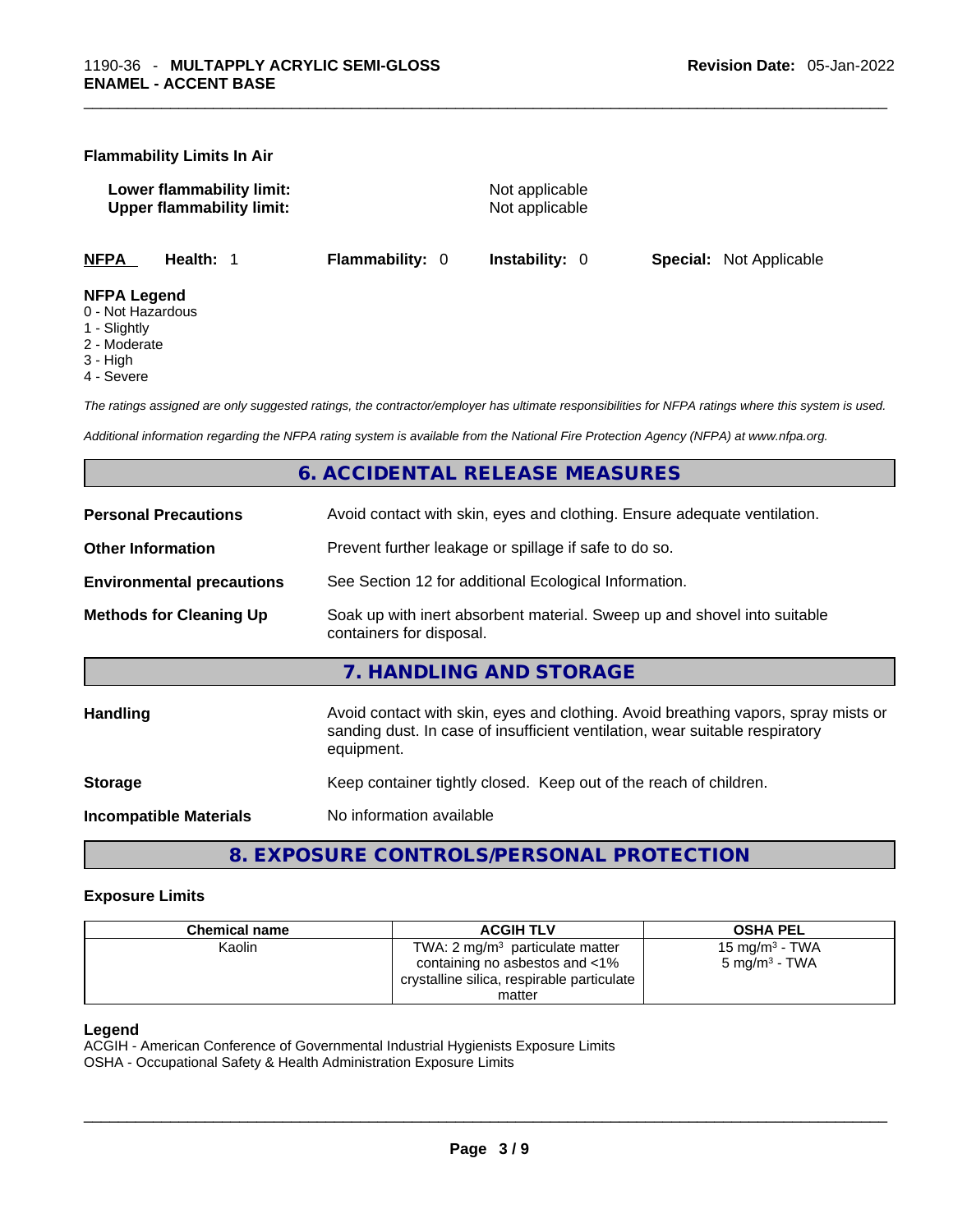N/E - Not Established

| <b>Engineering Measures</b>          | Ensure adequate ventilation, especially in confined areas.                                                                          |
|--------------------------------------|-------------------------------------------------------------------------------------------------------------------------------------|
| <b>Personal Protective Equipment</b> |                                                                                                                                     |
| <b>Eye/Face Protection</b>           | Safety glasses with side-shields.                                                                                                   |
| <b>Skin Protection</b>               | Protective gloves and impervious clothing.                                                                                          |
| <b>Respiratory Protection</b>        | In case of insufficient ventilation wear suitable respiratory equipment.                                                            |
| <b>Hygiene Measures</b>              | Avoid contact with skin, eyes and clothing. Remove and wash contaminated<br>clothing before re-use. Wash thoroughly after handling. |

#### **9. PHYSICAL AND CHEMICAL PROPERTIES**

| Appearance                           | liquid                   |
|--------------------------------------|--------------------------|
| Odor                                 | little or no odor        |
| <b>Odor Threshold</b>                | No information available |
| Density (Ibs/gal)                    | $8.9 - 9.1$              |
| <b>Specific Gravity</b>              | $1.07 - 1.09$            |
| рH                                   | No information available |
| <b>Viscosity (cps)</b>               | No information available |
| Solubility(ies)                      | No information available |
| <b>Water solubility</b>              | No information available |
| <b>Evaporation Rate</b>              | No information available |
| Vapor pressure                       | No information available |
| Vapor density                        | No information available |
| Wt. % Solids                         | $40 - 50$                |
| Vol. % Solids                        | $35 - 45$                |
| Wt. % Volatiles                      | $50 - 60$                |
| Vol. % Volatiles                     | $55 - 65$                |
| <b>VOC Regulatory Limit (g/L)</b>    | < 100                    |
| <b>Boiling Point (°F)</b>            | 212                      |
| <b>Boiling Point (°C)</b>            | 100                      |
| Freezing point (°F)                  | 32                       |
| <b>Freezing Point (°C)</b>           | 0                        |
| Flash point (°F)                     | Not applicable           |
| Flash Point (°C)                     | Not applicable           |
| <b>Method</b>                        | Not applicable           |
| <b>Flammability (solid, gas)</b>     | Not applicable           |
| <b>Upper flammability limit:</b>     | Not applicable           |
| Lower flammability limit:            | Not applicable           |
| <b>Autoignition Temperature (°F)</b> | No information available |
| <b>Autoignition Temperature (°C)</b> | No information available |
| Decomposition Temperature (°F)       | No information available |
| Decomposition Temperature (°C)       | No information available |
| <b>Partition coefficient</b>         | No information available |

#### **10. STABILITY AND REACTIVITY**

**Reactivity** Not Applicable \_\_\_\_\_\_\_\_\_\_\_\_\_\_\_\_\_\_\_\_\_\_\_\_\_\_\_\_\_\_\_\_\_\_\_\_\_\_\_\_\_\_\_\_\_\_\_\_\_\_\_\_\_\_\_\_\_\_\_\_\_\_\_\_\_\_\_\_\_\_\_\_\_\_\_\_\_\_\_\_\_\_\_\_\_\_\_\_\_\_\_\_\_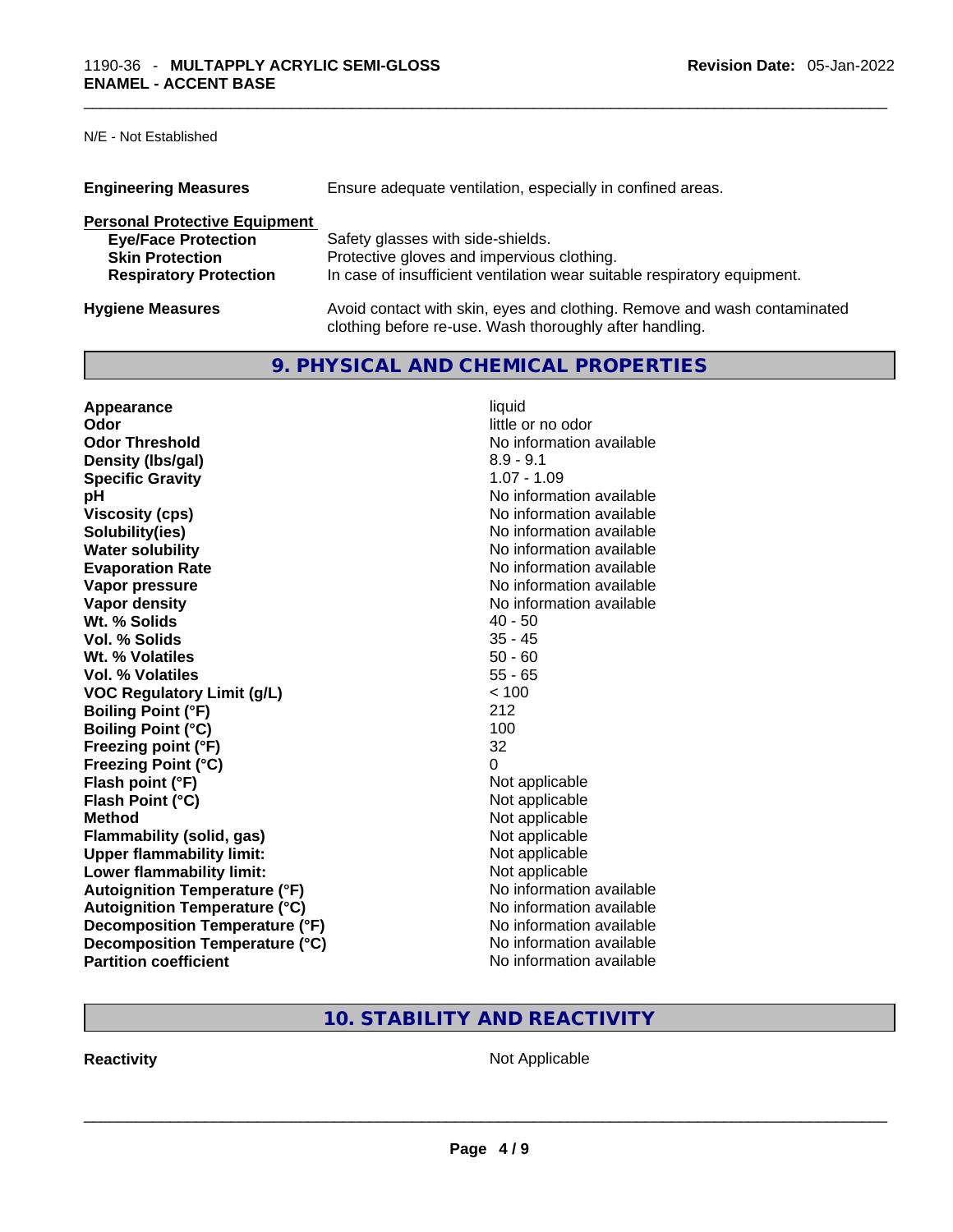| <b>Chemical Stability</b>               | Stable under normal conditions.          |
|-----------------------------------------|------------------------------------------|
| <b>Conditions to avoid</b>              | Prevent from freezing.                   |
| <b>Incompatible Materials</b>           | No materials to be especially mentioned. |
| <b>Hazardous Decomposition Products</b> | None under normal use.                   |
| Possibility of hazardous reactions      | None under normal conditions of use.     |

#### **11. TOXICOLOGICAL INFORMATION**

#### **Product Information**

#### **Information on likely routes of exposure**

**Principal Routes of Exposure** Eye contact, skin contact and inhalation.

**Acute Toxicity** 

**Product Information** No information available

#### **<u>Symptoms related to the physical, chemical and toxicological characteristics</u>**

| <b>Symptoms</b> | No information available |
|-----------------|--------------------------|
|                 |                          |

#### **Delayed and immediate effects as well as chronic effects from short and long-term exposure**

| Eye contact                     | May cause slight irritation.                                                      |
|---------------------------------|-----------------------------------------------------------------------------------|
| <b>Skin contact</b>             | Substance may cause slight skin irritation. Prolonged or repeated contact may dry |
|                                 | skin and cause irritation.                                                        |
| <b>Inhalation</b>               | May cause irritation of respiratory tract.                                        |
| Ingestion                       | Ingestion may cause gastrointestinal irritation, nausea, vomiting and diarrhea.   |
| <b>Sensitization</b>            | No information available                                                          |
| <b>Neurological Effects</b>     | No information available.                                                         |
| <b>Mutagenic Effects</b>        | No information available.                                                         |
| <b>Reproductive Effects</b>     | No information available.                                                         |
| <b>Developmental Effects</b>    | No information available.                                                         |
| <b>Target organ effects</b>     | No information available.                                                         |
| <b>STOT - single exposure</b>   | No information available.                                                         |
| <b>STOT - repeated exposure</b> | No information available.                                                         |
| Other adverse effects           | No information available.                                                         |
| <b>Aspiration Hazard</b>        | No information available                                                          |

#### **Numerical measures of toxicity**

#### **The following values are calculated based on chapter 3.1 of the GHS document**

**ATEmix (inhalation-dust/mist)** 235.9 mg/L

#### **Component Information**

| Chemical name | Oral LD50                | Dermal LD50        | <b>Inhalation LC50</b> |
|---------------|--------------------------|--------------------|------------------------|
| Kaolin        | $'$ Rat,<br>. 5000 mg/kg | (Rat<br>5000 mg/kg |                        |
| 1332-58-7     |                          |                    |                        |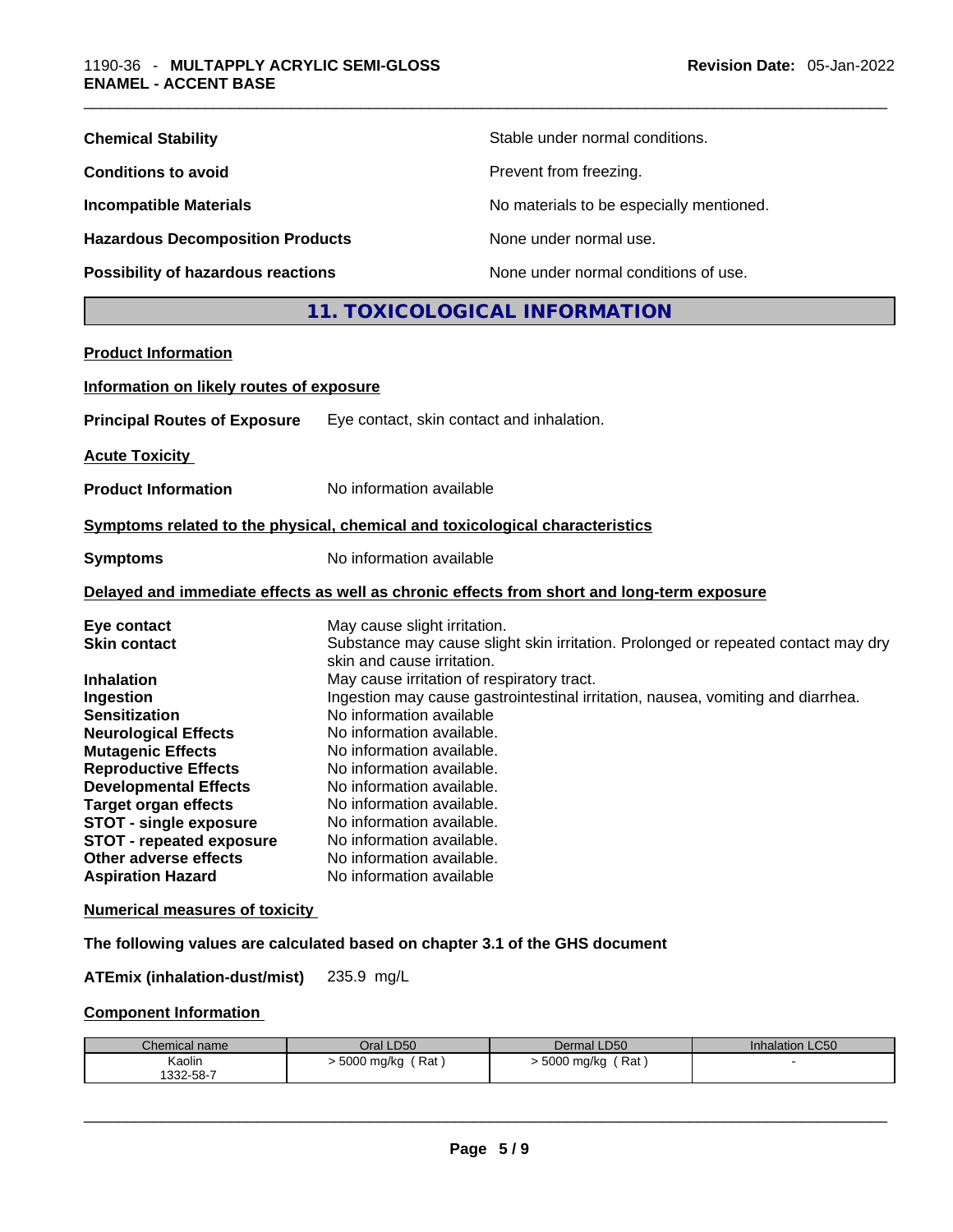| Diethylene glycol monoethyl ether<br>$111 - 90 - 0$                                           | $= 10502$ mg/kg (Rat) | $= 9143$ mg/kg (Rabbit) = 4200<br>$(Rabbit) = 6 mL/kg$<br>$'$ Rat $)$ .<br>uL/ka | $> 5240$ mg/m <sup>3</sup> (Rat) 4 h |
|-----------------------------------------------------------------------------------------------|-----------------------|----------------------------------------------------------------------------------|--------------------------------------|
| Propanoic acid, 2-methyl-,<br>monoester with<br>2,2,4-trimethyl-1,3-pentanediol<br>25265-77-4 | $=$ 3200 mg/kg (Rat)  | $> 15200$ mg/kg (Rat)                                                            |                                      |

#### **Chronic Toxicity**

#### **Carcinogenicity**

*There are no known carcinogenic chemicals in this product above reportable levels.* 

#### **12. ECOLOGICAL INFORMATION**

#### **Ecotoxicity Effects**

The environmental impact of this product has not been fully investigated.

#### **Product Information**

### **Acute Toxicity to Fish**

No information available

#### **Acute Toxicity to Aquatic Invertebrates**

No information available

#### **Acute Toxicity to Aquatic Plants**

No information available

#### **Persistence / Degradability**

No information available.

#### **Bioaccumulation**

There is no data for this product.

#### **Mobility in Environmental Media**

No information available.

#### **Ozone**

No information available

#### **Component Information**

#### **Acute Toxicity to Fish**

No information available

#### **Acute Toxicity to Aquatic Invertebrates**

No information available

#### **Acute Toxicity to Aquatic Plants**

No information available \_\_\_\_\_\_\_\_\_\_\_\_\_\_\_\_\_\_\_\_\_\_\_\_\_\_\_\_\_\_\_\_\_\_\_\_\_\_\_\_\_\_\_\_\_\_\_\_\_\_\_\_\_\_\_\_\_\_\_\_\_\_\_\_\_\_\_\_\_\_\_\_\_\_\_\_\_\_\_\_\_\_\_\_\_\_\_\_\_\_\_\_\_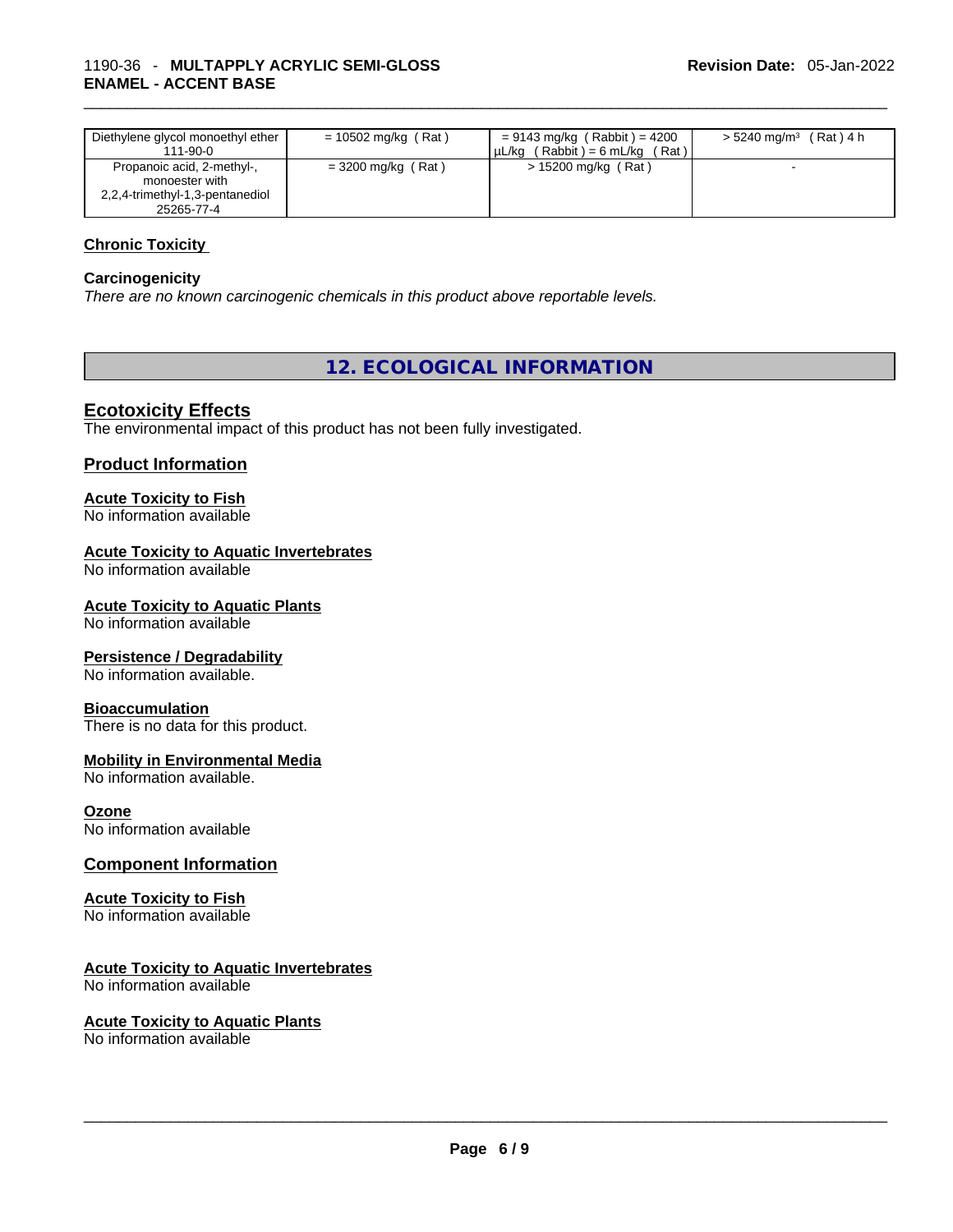|                              | 13. DISPOSAL CONSIDERATIONS                                                                                                                                                                                               |
|------------------------------|---------------------------------------------------------------------------------------------------------------------------------------------------------------------------------------------------------------------------|
| <b>Waste Disposal Method</b> | Dispose of in accordance with federal, state, and local regulations. Local<br>requirements may vary, consult your sanitation department or state-designated<br>environmental protection agency for more disposal options. |
|                              | 14. TRANSPORT INFORMATION                                                                                                                                                                                                 |
| <b>DOT</b>                   | Not regulated                                                                                                                                                                                                             |
| <b>ICAO/IATA</b>             | Not regulated                                                                                                                                                                                                             |
| <b>IMDG/IMO</b>              | Not regulated                                                                                                                                                                                                             |
|                              | <b>15. REGULATORY INFORMATION</b>                                                                                                                                                                                         |
|                              |                                                                                                                                                                                                                           |

#### **International Inventories**

| <b>TSCA: United States</b> | Yes - All components are listed or exempt. |
|----------------------------|--------------------------------------------|
| <b>DSL: Canada</b>         | Yes - All components are listed or exempt. |

#### **Federal Regulations**

#### **SARA 311/312 hazardous categorization**

| Acute health hazard               | No. |
|-----------------------------------|-----|
| Chronic Health Hazard             | Nο  |
| Fire hazard                       | N٥  |
| Sudden release of pressure hazard | Nο  |
| Reactive Hazard                   | N٥  |

#### **SARA 313**

Section 313 of Title III of the Superfund Amendments and Reauthorization Act of 1986 (SARA). This product contains a chemical or chemicals which are subject to the reporting requirements of the Act and Title 40 of the Code of Federal Regulations, Part 372:

| Chemical name                     | CAS No.  | Weight-% | <b>CERCLA/SARA 313</b>     |
|-----------------------------------|----------|----------|----------------------------|
|                                   |          |          | (de minimis concentration) |
| Diethylene glycol monoethyl ether | 111-90-0 |          |                            |

#### **Clean Air Act,Section 112 Hazardous Air Pollutants (HAPs) (see 40 CFR 61)**

This product contains the following HAPs:

| <b>Chemical name</b>              | CAS No.  | Weight-% | <b>Hazardous Air Pollutant</b> |
|-----------------------------------|----------|----------|--------------------------------|
|                                   |          |          | (HAP)                          |
| Diethylene glycol monoethyl ether | 111-90-0 |          | Listed                         |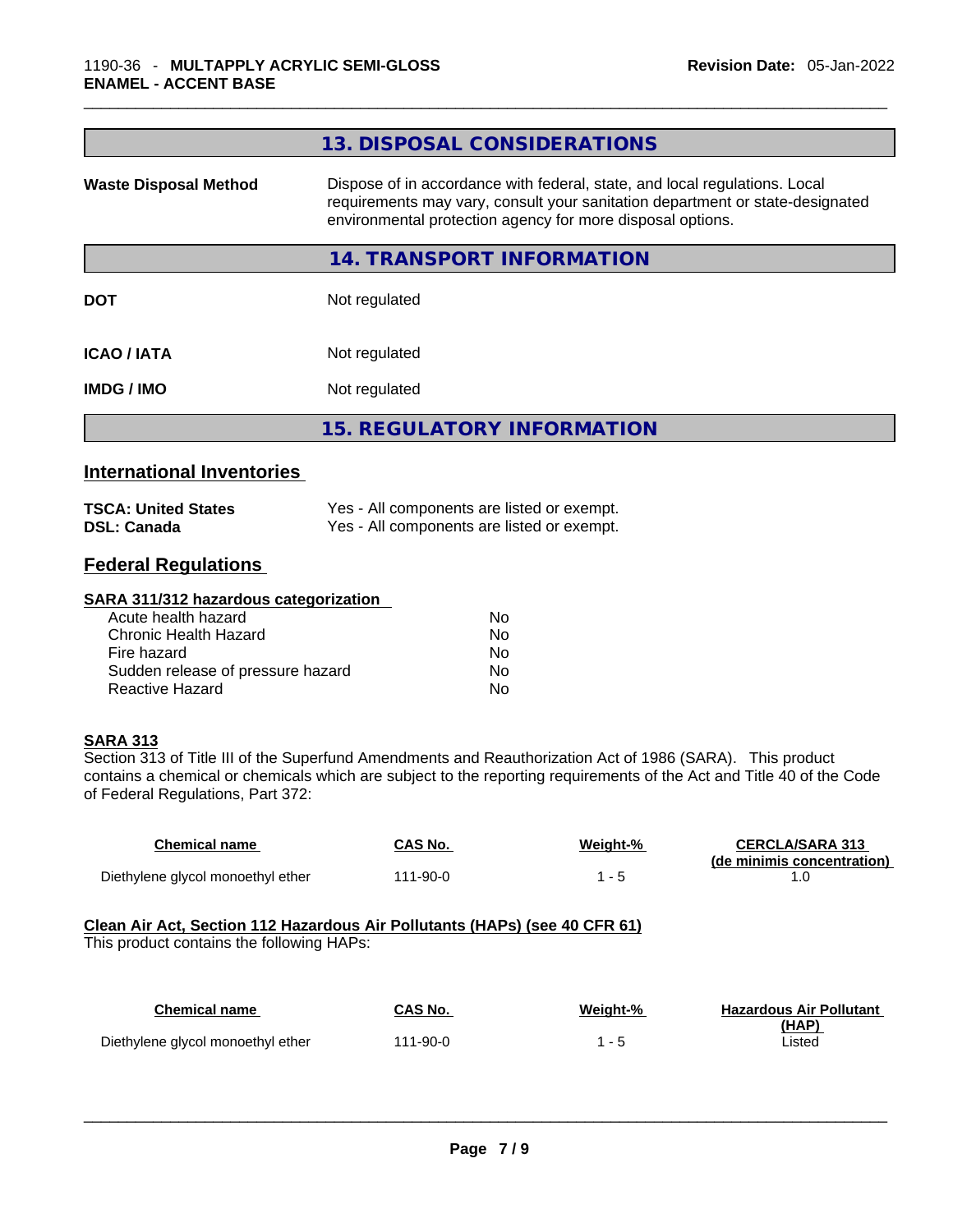#### **US State Regulations**

#### **California Proposition 65**

**WARNING:** This product can expose you to chemicals including Titanium dioxide, which are known to the State of California to cause cancer, and Toluene which are known to the State of California to cause birth defects or other reproductive harm. For more information go to www.P65Warnings.ca.gov

#### **State Right-to-Know**

| <b>Chemical</b><br>name                  | Massachusetts | Jersev<br><b>New</b> | Pennsylvania |
|------------------------------------------|---------------|----------------------|--------------|
| (aolin                                   |               |                      |              |
| hvlene alvcol monoethvl ether.<br>⊃ieth' |               |                      |              |

#### **Legend**

X - Listed

| <b>16. OTHER INFORMATION</b>                                                                                                                          |                                                    |                                                                            |                      |                                                                                                                                               |
|-------------------------------------------------------------------------------------------------------------------------------------------------------|----------------------------------------------------|----------------------------------------------------------------------------|----------------------|-----------------------------------------------------------------------------------------------------------------------------------------------|
| HMIS -                                                                                                                                                | Health: 1                                          | <b>Flammability: 0</b>                                                     | <b>Reactivity: 0</b> | $PPE: -$                                                                                                                                      |
| <b>HMIS Legend</b><br>0 - Minimal Hazard<br>1 - Slight Hazard<br>2 - Moderate Hazard<br>3 - Serious Hazard<br>4 - Severe Hazard<br>* - Chronic Hazard |                                                    |                                                                            |                      |                                                                                                                                               |
|                                                                                                                                                       | present under the actual normal conditions of use. | X - Consult your supervisor or S.O.P. for "Special" handling instructions. |                      | Note: The PPE rating has intentionally been left blank. Choose appropriate PPE that will protect employees from the hazards the material will |

*Caution: HMISÒ ratings are based on a 0-4 rating scale, with 0 representing minimal hazards or risks, and 4 representing significant hazards or risks. Although HMISÒ ratings are not required on MSDSs under 29 CFR 1910.1200, the preparer, has chosen to provide them. HMISÒ ratings are to be used only in conjunction with a fully implemented HMISÒ program by workers who have received appropriate HMISÒ training. HMISÒ is a registered trade and service mark of the NPCA. HMISÒ materials may be purchased exclusively from J. J. Keller (800) 327-6868.* 

 **WARNING!** If you scrape, sand, or remove old paint, you may release lead dust. LEAD IS TOXIC. EXPOSURE TO LEAD DUST CAN CAUSE SERIOUS ILLNESS, SUCH AS BRAIN DAMAGE, ESPECIALLY IN CHILDREN. PREGNANT WOMEN SHOULD ALSO AVOID EXPOSURE.Wear a NIOSH approved respirator to control lead exposure. Clean up carefully with a HEPA vacuum and a wet mop. Before you start, find out how to protect yourself and your family by contacting the National Lead Information Hotline at 1-800-424-LEAD or log on to www.epa.gov/lead.

**Prepared By Product Stewardship Department** Benjamin Moore & Co. 101 Paragon Drive Montvale, NJ 07645 800-225-5554